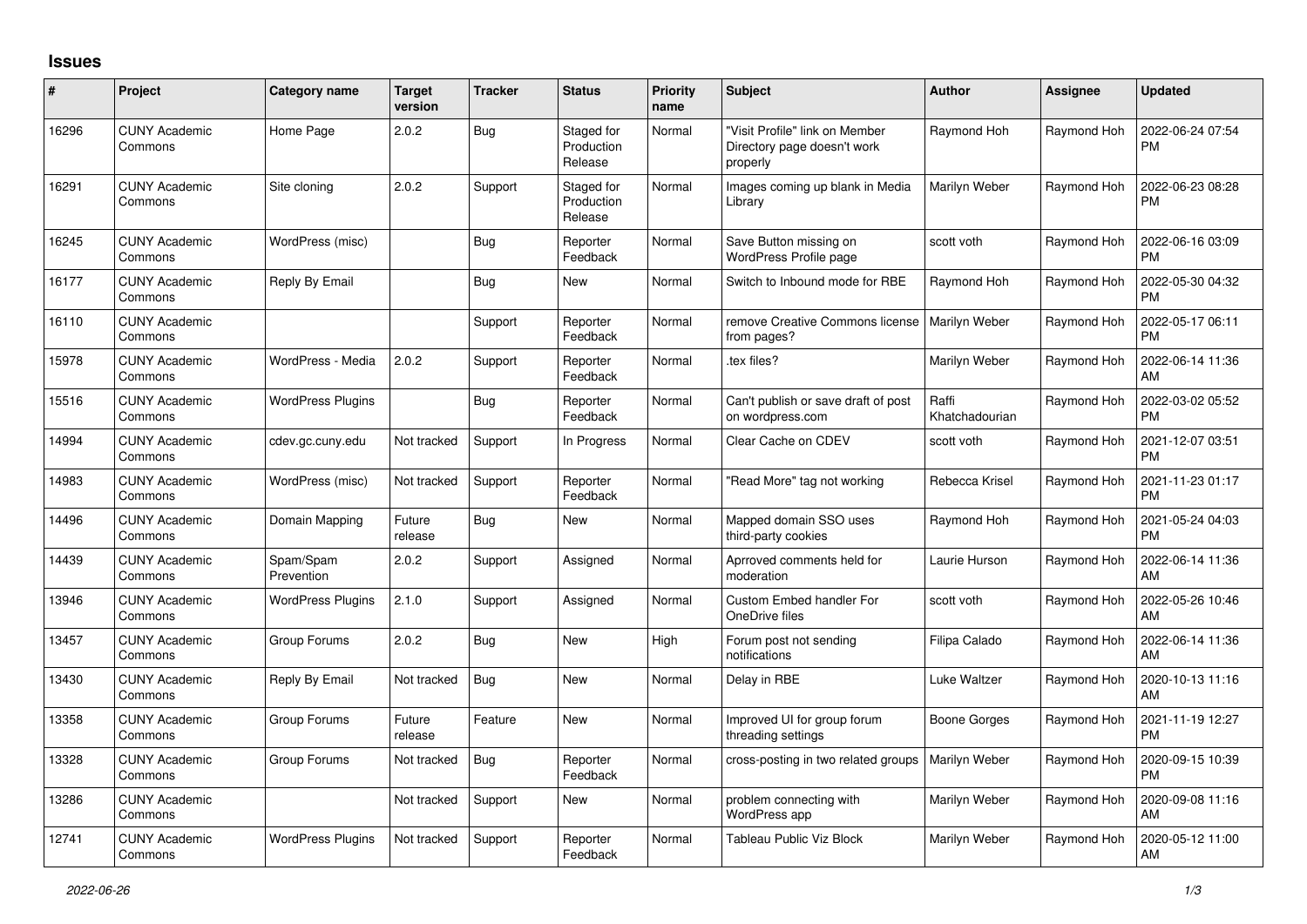| $\pmb{\#}$ | Project                         | Category name              | Target<br>version | <b>Tracker</b> | <b>Status</b>        | Priority<br>name | <b>Subject</b>                                                              | Author              | Assignee    | <b>Updated</b>                |
|------------|---------------------------------|----------------------------|-------------------|----------------|----------------------|------------------|-----------------------------------------------------------------------------|---------------------|-------------|-------------------------------|
| 12004      | <b>CUNY Academic</b><br>Commons |                            | Not tracked       | Support        | Reporter<br>Feedback | Normal           | Notifications for spam blog<br>comments                                     | Gina Cherry         | Raymond Hoh | 2019-11-01 12:05<br>PM        |
| 11971      | <b>CUNY Academic</b><br>Commons | <b>Email Notifications</b> | Future<br>release | Bug            | Reporter<br>Feedback | Low              | Pictures obscured in emailed post<br>notifications                          | Marilyn Weber       | Raymond Hoh | 2019-11-21 01:14<br><b>PM</b> |
| 11649      | <b>CUNY Academic</b><br>Commons | <b>WordPress Plugins</b>   | 2.0.2             | <b>Bug</b>     | In Progress          | Normal           | CC license displayed on every<br>page                                       | Gina Cherry         | Raymond Hoh | 2022-06-14 11:36<br>AM        |
| 11624      | <b>CUNY Academic</b><br>Commons | WordPress (misc)           | Not tracked       | Support        | <b>New</b>           | Normal           | Change pages into posts or swap<br>database for a Commons site?             | Stephen Klein       | Raymond Hoh | 2019-07-09 11:04<br>AM        |
| 11243      | <b>CUNY Academic</b><br>Commons | BuddyPress (misc)          | Future<br>release | Bug            | <b>New</b>           | Normal           | Audit bp-custom.php                                                         | Raymond Hoh         | Raymond Hoh | 2022-04-26 11:59<br>AM        |
| 11149      | <b>CUNY Academic</b><br>Commons |                            | Not tracked       | Support        | Reporter<br>Feedback | Normal           | comments getting blocked                                                    | Marilyn Weber       | Raymond Hoh | 2019-03-26 11:40<br>AM        |
| 10659      | <b>CUNY Academic</b><br>Commons | Group Forums               | Future<br>release | Feature        | Assigned             | Normal           | Post to multiple groups via email                                           | Matt Gold           | Raymond Hoh | 2018-11-15 12:54<br>AM        |
| 10262      | <b>CUNY Academic</b><br>Commons |                            | Not tracked       | Bug            | Reporter<br>Feedback | Normal           | Newsletter Plugin: Broken Image at   Mark Webb<br>Bottom of All Newsletters |                     | Raymond Hoh | 2018-08-30 05:17<br><b>PM</b> |
| 9729       | <b>CUNY Academic</b><br>Commons | <b>SEO</b>                 | Not tracked       | Support        | <b>New</b>           | Normal           | 503 Errors showing on<br>newlaborforum.cuny.edu                             | Diane Krauthamer    | Raymond Hoh | 2018-05-22 04:48<br>PM        |
| 9346       | <b>CUNY Academic</b><br>Commons | WordPress (misc)           | Not tracked       | Bug            | <b>New</b>           | Normal           | Clone cetls.bmcc.cuny.edu for<br>development                                | Owen Roberts        | Raymond Hoh | 2018-03-06 05:35<br>PM        |
| 9060       | <b>CUNY Academic</b><br>Commons | Commons In A Box           | Not tracked       | Bug            | Hold                 | Normal           | Problems with CBox image library<br>upload                                  | Lisa Rhody          | Raymond Hoh | 2018-01-10 03:26<br><b>PM</b> |
| 8992       | <b>NYCDH Community Site</b>     |                            |                   | Bug            | Assigned             | Normal           | Multiple RBE error reports                                                  | <b>Matt Gold</b>    | Raymond Hoh | 2017-12-11 05:43<br>PM        |
| 8991       | <b>CUNY Academic</b><br>Commons | Reply By Email             | Not tracked       | <b>Bug</b>     | Hold                 | Normal           | RBE duplicate email message<br>issue                                        | Matt Gold           | Raymond Hoh | 2018-02-18 08:53<br><b>PM</b> |
| 8976       | <b>CUNY Academic</b><br>Commons | Reply By Email             | Not tracked       | Feature        | Assigned             | Normal           | Package RBE new topics posting?                                             | Matt Gold           | Raymond Hoh | 2017-12-04 02:34<br><b>PM</b> |
| 7928       | <b>CUNY Academic</b><br>Commons | Group Forums               | Not tracked       | Bug            | New                  | Normal           | Duplicate Forum post                                                        | Luke Waltzer        | Raymond Hoh | 2017-04-11 09:27<br><b>PM</b> |
| 7115       | <b>CUNY Academic</b><br>Commons | Groups (misc)              | Future<br>release | Feature        | Reporter<br>Feedback | Normal           | make licensing info clear during<br>group creation                          | <b>Matt Gold</b>    | Raymond Hoh | 2020-12-08 11:32<br>AM        |
| 6995       | <b>CUNY Academic</b><br>Commons | Home Page                  | Not tracked       | Bug            | Assigned             | Normal           | member filter on homepage not<br>working                                    | <b>Matt Gold</b>    | Raymond Hoh | 2016-12-11 09:46<br><b>PM</b> |
| 6749       | <b>CUNY Academic</b><br>Commons | Events                     | Future<br>release | Bug            | <b>New</b>           | Low              | BPEO iCal request can trigger very<br>large number of DB queries            | <b>Boone Gorges</b> | Raymond Hoh | 2016-11-15 10:09<br><b>PM</b> |
| 6671       | <b>CUNY Academic</b><br>Commons | Reply By Email             | Not tracked       | Bug            | Assigned             | Normal           | "Post too often" RBE error<br>message                                       | Matt Gold           | Raymond Hoh | 2016-11-11 09:55<br>AM        |